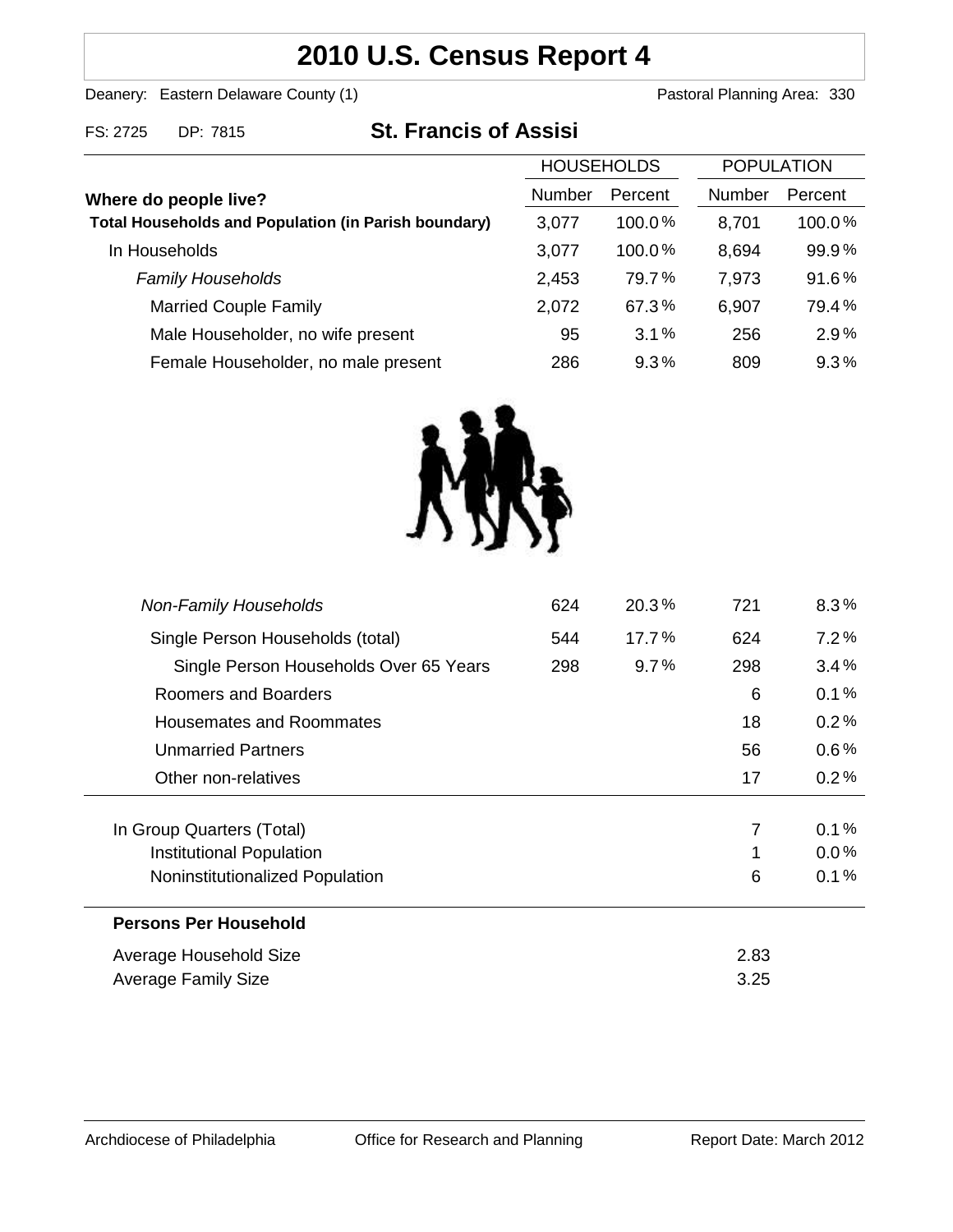## **2010 U.S. Census Report 4**

Deanery: Eastern Delaware County (1) Deanery: Eastern Delaware County (1)

### FS: 2725 DP: 7815 **St. Francis of Assisi**

|                                                      |                | <b>POPULATION</b> |  |
|------------------------------------------------------|----------------|-------------------|--|
| Where do Children - Under Age 18 Live?               | Number         | Percent           |  |
| Total Children - Under Age 18 (in Parish boundary)   | 2,127          | 100.0%            |  |
| In Households                                        | 2,127          | 100.0%            |  |
| Householder or spouse is under 18                    | 0              | 0.0%              |  |
| With Related:                                        |                |                   |  |
| Married-Couple Family                                | 1,802          | 84.7%             |  |
| Male Householder, No Wife Present                    | 40             | 1.9%              |  |
| Female Householder, No Husband Present               | 159            | 7.5%              |  |
| <b>Other Related Householder</b>                     | 13             | 0.6%              |  |
| <b>With Non-Relatives</b>                            | $\overline{7}$ | $0.3\%$           |  |
| <b>Grandparent Householder</b>                       | 106            | 5.0%              |  |
| In Group Quarters                                    | 0              | 0.0%              |  |
| Institutionalized population                         | 0              | 0.0%              |  |
| Noninstitutionalized population                      | 0              | 0.0%              |  |
| Where do Adults - Age 65 and Older - Live?           |                |                   |  |
| Total Adults - Age 65 and Older (in Parish boundary) | 1,348          | 100.0%            |  |
| In Households                                        | 1,344          | 99.7%             |  |
| Family Households:                                   | 1,025          | 76.0%             |  |
| Is Householder or Spouse                             | 896            | 66.5%             |  |
| With Other Relative Householder                      | 25             | 1.8%              |  |
| With Non-Related Householder                         | 4              | 0.3%              |  |
| is Parent                                            | 68             | 5.0%              |  |
| is Parent-in-Law                                     | 32             | 2.4%              |  |
| In Non-family Households:                            | 319            | 23.7%             |  |
| Male Living Alone                                    | 82             | 6.1%              |  |
| Male not Living Alone                                | 4              | $0.3\%$           |  |
| Female Living Alone                                  | 216            | 16.0%             |  |
| Female not Living Alone                              | 7              | $0.5\%$           |  |
| Other                                                | 11             | 0.8%              |  |
| In Group Quarters                                    | 4              | 0.3%              |  |
| Institutionalized population                         | 1              | 0.1%              |  |
| Noninstitutionalized population                      | 3              | 0.2%              |  |
| <b>Housing Units in the Parish boundary</b>          |                |                   |  |
| <b>Total Housing Units</b>                           | 3,147          | 100.0%            |  |
| Occupied                                             | 3,077          | 97.8%             |  |
| Owner-Occupied                                       | 2,832          | 90.0%             |  |
| Renter-Occupied                                      | 245            | 7.8%              |  |
| Vacant                                               | 70             | 2.2%              |  |

Archdiocese of Philadelphia **Office for Research and Planning** Report Date: March 2012